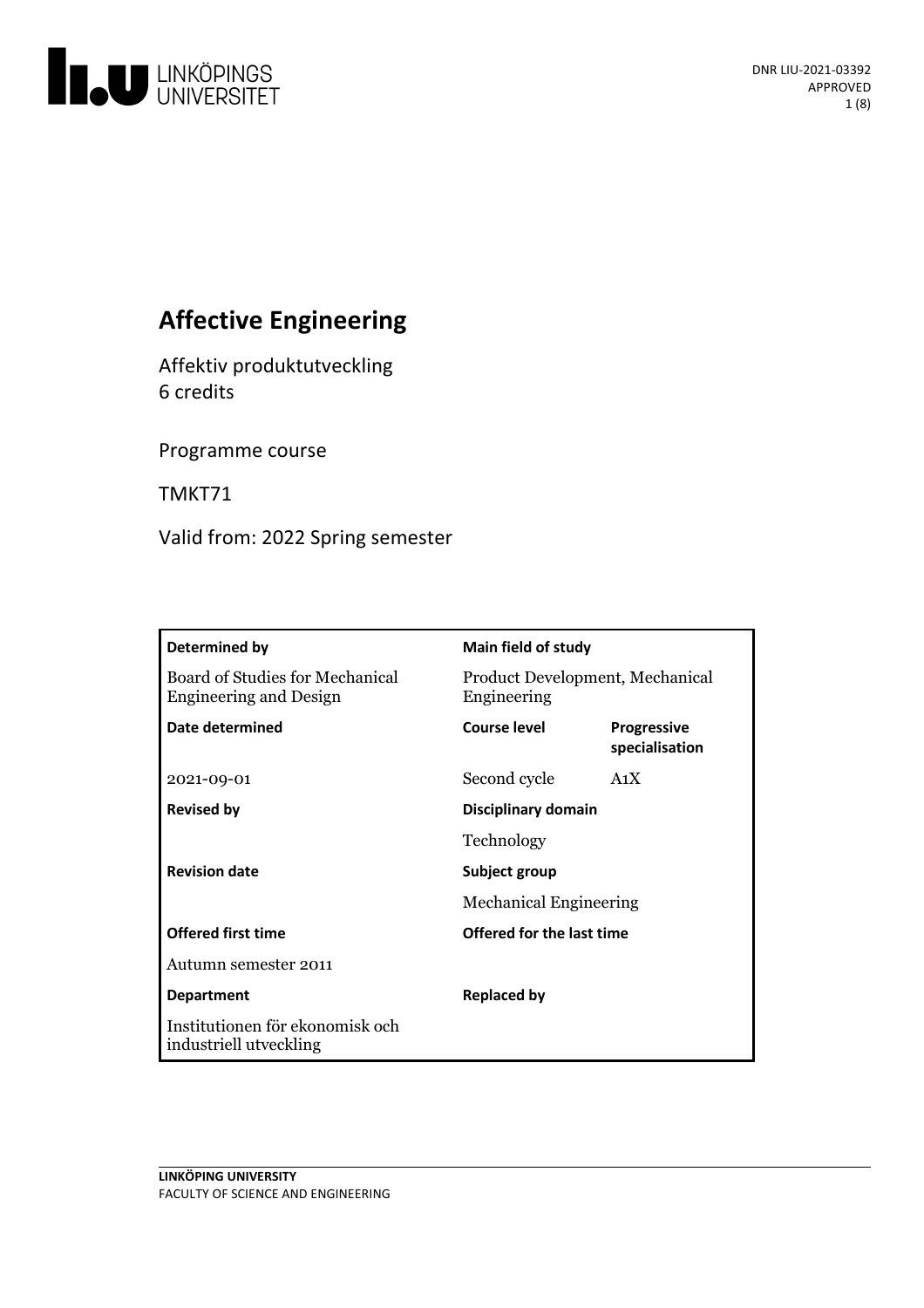# Course offered for

- Master of Science in Design and Product Development
- Master of Science in Industrial Engineering and Management
- Master of Science in Mechanical Engineering
- Master of Science in Industrial Engineering and Management International

# Prerequisites

Product developement, Mathematical statistics and Machine elements

## Course content

Apart from pure functionality, most products also have affective properties. Those properties are important for most customers' purchase decision. The course gives an overview on the area of affective engineering Also, it introduces to a number of possible methods for integration of affective product properties into conventional product development processes. In a project these methods are applied to concrete industrial products.

## Examination

| MUN1 | Oral examination    | 4 credits | U, 3, 4, 5 |
|------|---------------------|-----------|------------|
| UPG2 | Hand-in assignments | 2 credits | U.G        |

## Grades

Four-grade scale, LiU, U, 3, 4, 5

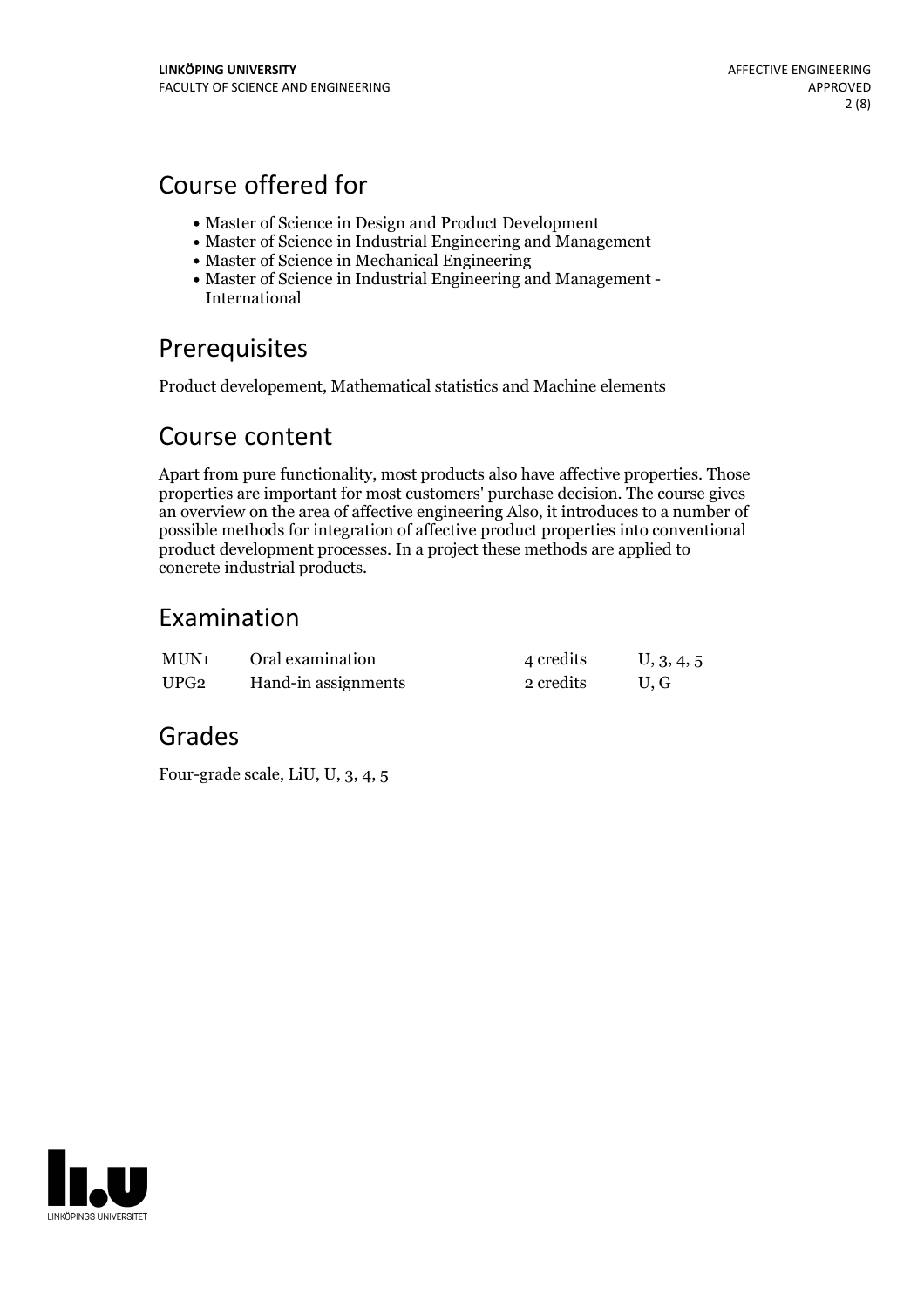# Other information

## **About teaching and examination language**

The teaching language is presented in the Overview tab for each course. The examination language relates to the teaching language as follows:

- If teaching language is "Swedish", the course as a whole could be given in Swedish, or partly in English. Examination language is Swedish, but parts
- of the examination can be in English. If teaching language is "English", the course as <sup>a</sup> whole is taught in English. Examination language is English. If teaching language is "Swedish/English", the course as <sup>a</sup> whole will be
- taught in English if students without prior knowledge of the Swedish language participate. Examination language is Swedish or English depending on teaching language.

#### **Other**

The course is conducted in a manner where both men's and women's experience and knowledge are made visible and developed.

The planning and implementation of a course should correspond to the course syllabus. The course evaluation should therefore be conducted with the course syllabus as a starting point.

If special circumstances prevail, the vice-chancellor may in a special decision specify the preconditions for temporary deviations from this course syllabus, and delegate the right to take such decisions.

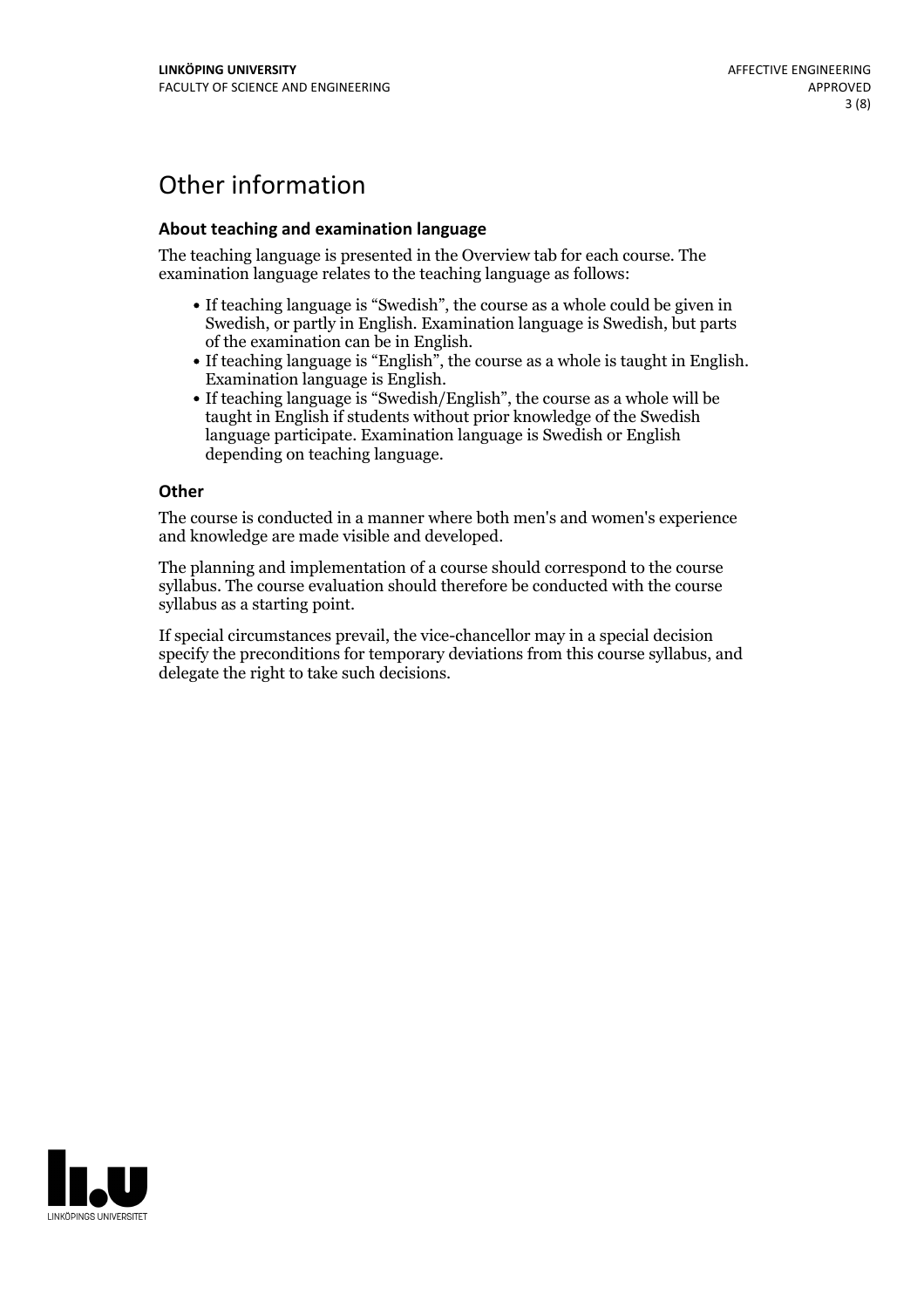# **Common rules**

## Course syllabus

A syllabus must be established for each course. The syllabus specifies the aim and contents of the course, and the prior knowledge that a student must have in order to be able to benefit from the course.

## Timetabling

Courses are timetabled after a decision has been made for this course concerning its assignment to a timetable module.

## Interruption in and deregistration from a course

The LiU decision, Guidelines concerning confirmation of participation in education (Dnr LiU-2020-02256), states that interruptions in study are to be recorded in Ladok. Thus, all students who do not participate in a course for which they have registered must record the interruption, such that the registration on the course can be removed. Deregistration from or interrupting a course is carried out using <sup>a</sup> web-based form: https://www.lith.liu.se/for- [studenter/kurskomplettering?l=en.](https://www.lith.liu.se/for-studenter/kurskomplettering?l=en)

## Cancelled courses and changes to the course syllabus

Courses with few participants (fewer than 10) may be cancelled or organised in a manner that differs from that stated in the course syllabus. The Dean is to deliberate and decide whether a course is to be cancelled or changed from the course syllabus.

## Guidelines relating to examinations and examiners

For details, see Guidelines for education and examination for first-cycle and second-cycle education at Linköping University, Dnr LiU-2020-04501 [\(http://styrdokument.liu.se/Regelsamling/VisaBeslut/917592\)](http://styrdokument.liu.se/Regelsamling/VisaBeslut/917592).

An examiner must be employed as a teacher at LiU according to the LiU Regulations for Appointments, Dnr LiU-2021-01204 [\(https://styrdokument.liu.se/Regelsamling/VisaBeslut/622784](https://styrdokument.liu.se/Regelsamling/VisaBeslut/622784)). For courses in second-cycle, the following teachers can be appointed as examiner: Professor (including Adjunct and Visiting Professor), Associate Professor (including Adjunct), Senior Lecturer (including Adjunct and Visiting Senior Lecturer), Research Fellow, or Postdoc. For courses in first-cycle, Assistant Lecturer (including Adjunct and Visiting Assistant Lecturer) can also be appointed as examiner in addition to those listed for second-cycle courses. In exceptional cases, a Part-time Lecturer can also be appointed as an examiner at both first- and second cycle, see Delegation of authority for the Board of Faculty of Science and Engineering.

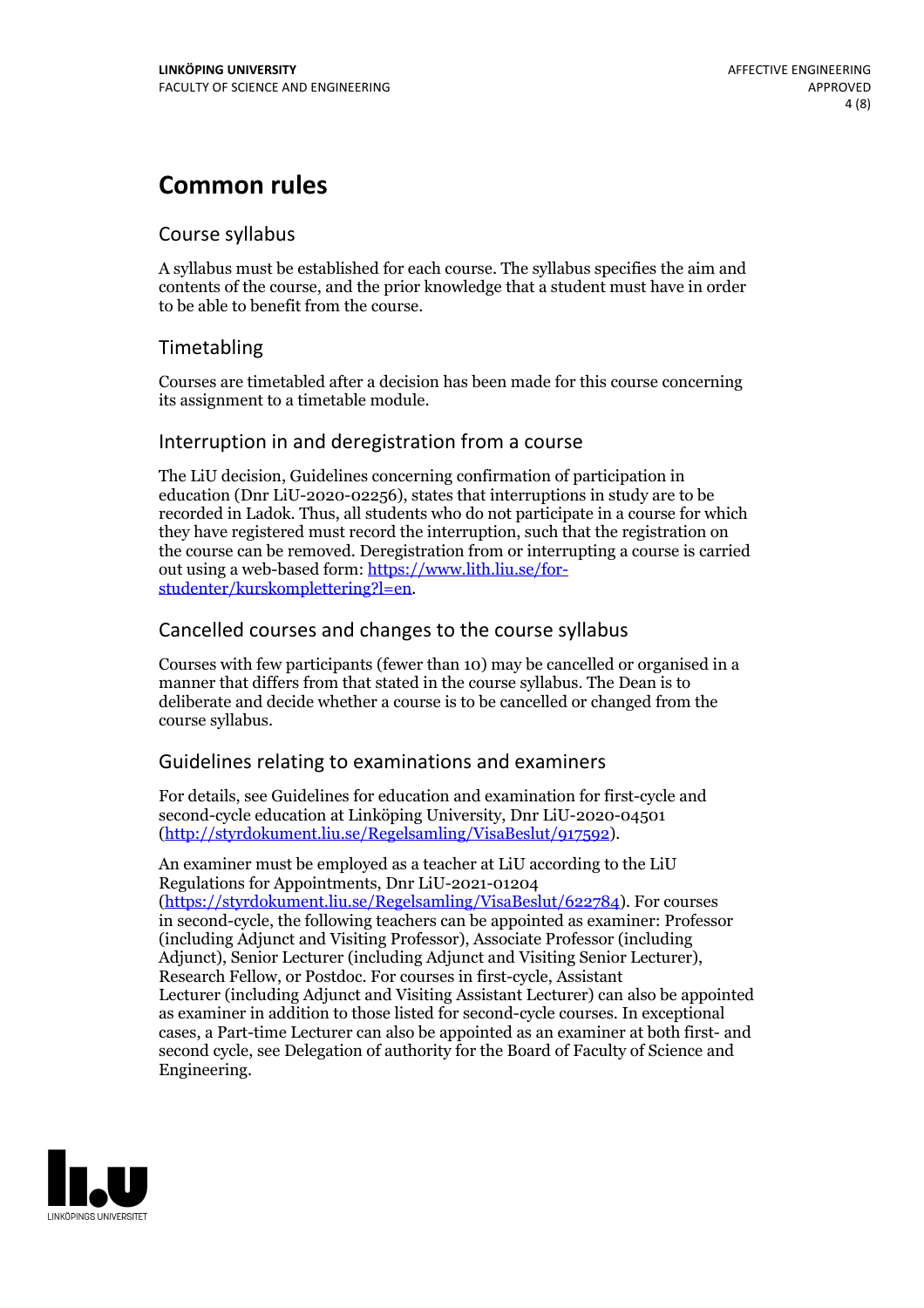## Forms of examination

### **Principles for examination**

Written and oral examinations and digital and computer-based examinations are held at least three times a year: once immediately after the end of the course, once in August, and once (usually) in one of the re-examination periods. Examinations held at other times are to follow a decision of the faculty programme board.

Principles for examination scheduling for courses that follow the study periods:

- courses given in VT1 are examined for the first time in March, with re-examination in June and August
- courses given in VT2 are examined for the first time in May, with re-examination in August and October
- courses given in HT1 are examined for the first time in October, with re-examination in January and August
- courses given in HT2 are examined for the first time in January, with re-examination in March and in August.

The examination schedule is based on the structure of timetable modules, but there may be deviations from this, mainly in the case of courses that are studied and examined for several programmes and in lower grades (i.e. 1 and 2).

Examinations for courses that the faculty programme board has decided are to be held in alternate years are held three times during the school year in which the course is given according to the principles stated above.

Examinations for courses that are cancelled orrescheduled such that they are not given in one or several years are held three times during the year that immediately follows the course, with examination scheduling that corresponds to the scheduling that was in force before the course was cancelled or rescheduled.

When a course, or a written examination (TEN, DIT, DAT), is given for the last time, the regular examination and two re-examinations will be offered. Thereafter, examinations are phased out by offering three examinations during the following academic year at the same times as the examinations in any substitute course. If there is no substitute course, three examinations will be offered during re- examination periods during the following academic year. Other examination times are decided by the faculty programme board. In all cases above, the examination is also offered one more time during the academic year after the following, unless the faculty programme board decides otherwise. In total, 6 re-examinations are offered, of which 2 are regular re-examinations. In the examination registration system, the examinations given for the penultimate time and the last time are denoted.

If a course is given during several periods of the year (for programmes, or on different occasions for different programmes) the faculty programme board or boards determine together the scheduling and frequency of re-examination occasions.

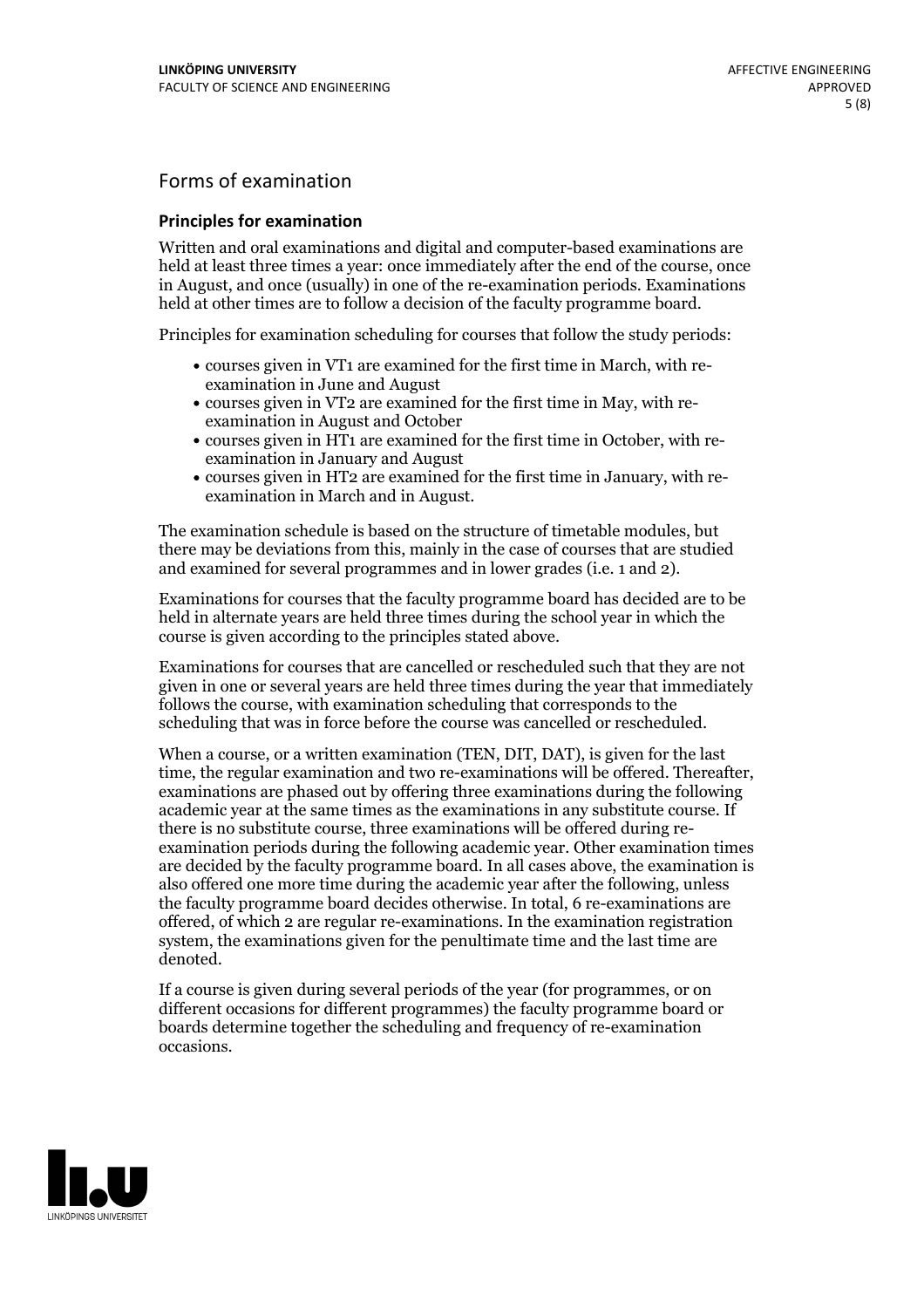### **Retakes of other forms of examination**

Regulations concerning retakes of other forms of examination than written examinations and digital and computer-based examinations are given in the LiU guidelines for examinations and examiners, [http://styrdokument.liu.se/Regelsamling/VisaBeslut/917592.](http://styrdokument.liu.se/Regelsamling/VisaBeslut/917592)

#### **Course closure**

For Decision on Routines for Administration of the Discontinuation of Educational Programs, Freestanding Courses and Courses in Programs, see DNR LiU-2021-04782. After a decision on closure and after the end of the discontinuation period, the students are referred to a replacement course (or similar) according to information in the course syllabus or programme syllabus. If a student has passed some part/parts of a closed program course but not all, and there is an at least partially replacing course, an assessment of crediting can be made. Any crediting of course components is made by the examiner.

#### **Registration for examination**

In order to take an written, digital or computer-based examination, registration in advance is mandatory, see decision in the university's rule book [https://styrdokument.liu.se/Regelsamling/VisaBeslut/622682.](https://styrdokument.liu.se/Regelsamling/VisaBeslut/622682) An unregistered student can thus not be offered a place. The registration is done at the Student Portal or in the LiU-app during the registration period. The registration period opens 30 days before the date of the examination and closes 10 days before the date of the examination. Candidates are informed of the location of the examination by email, four days in advance.

#### **Code of conduct for students during examinations**

Details are given in a decision in the university's rule book: <http://styrdokument.liu.se/Regelsamling/VisaBeslut/622682>.

#### **Retakes for higher grade**

Students at the Institute of Technology at LiU have the right to retake written examinations and digital and computer-based examinations in an attempt to achieve a higher grade. This is valid for all examination components with code "TEN", "DIT" and "DAT". The same right may not be exercised for other examination components, unless otherwise specified in the course syllabus.

A retake is not possible on courses that are included in an issued degree diploma.

#### **Grades**

The grades that are preferably to be used are Fail (U), Pass (3), Pass not without distinction  $(4)$  and Pass with distinction  $(5)$ .

- Grades U, 3, 4, 5 are to be awarded for courses that have written or digital examinations.<br>• Grades Fail (U) and Pass (G) may be awarded for courses with a large
- degree of practical components such as laboratory work, project work and

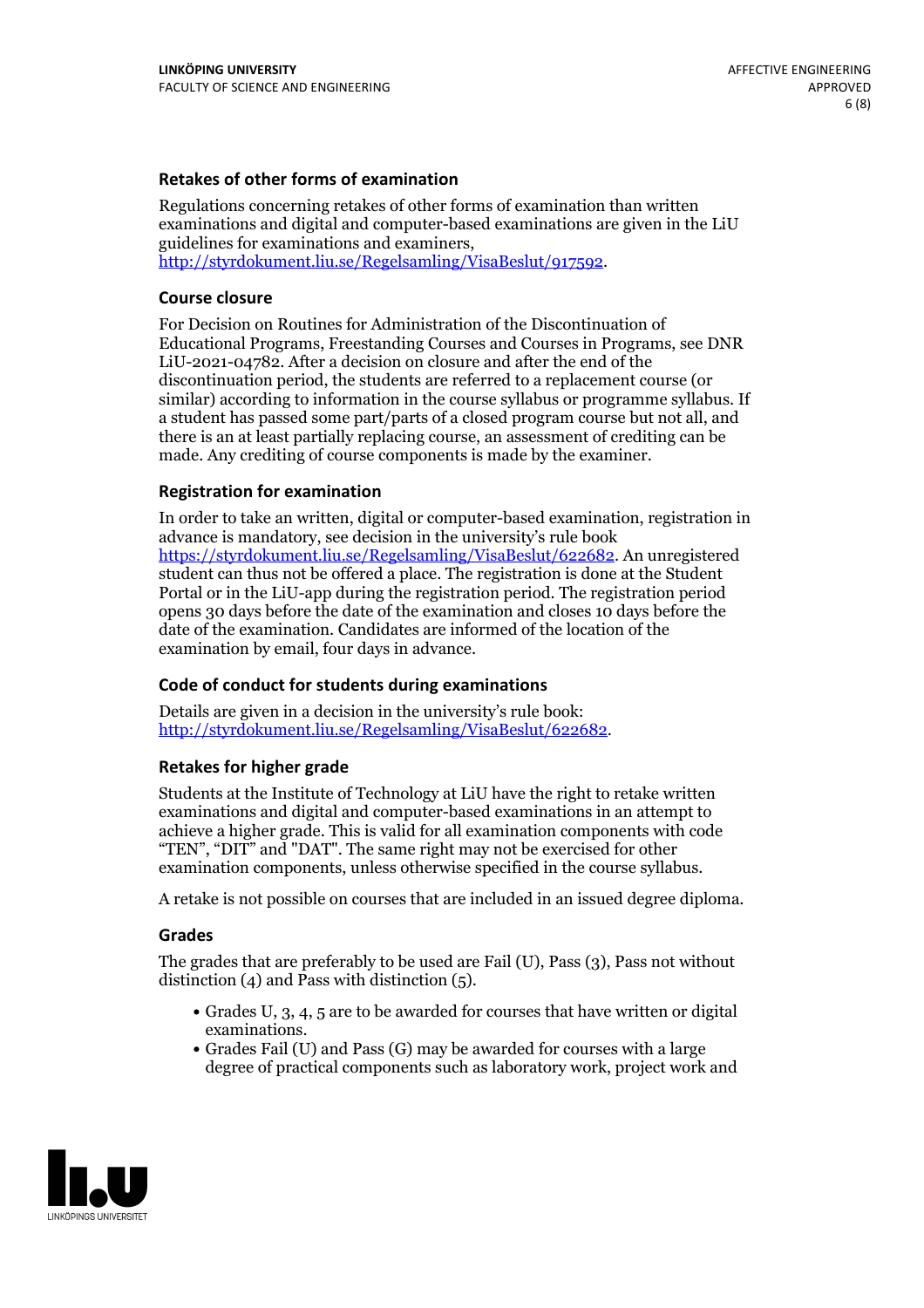group work.<br>• Grades Fail (U) and Pass (G) are to be used for degree projects and other independent work.

## **Examination components**

The following examination components and associated module codes are used at the Faculty of Science and Engineering:

- Grades U, 3, 4, 5 are to be awarded for written examinations (TEN) and
- digital examinations (DIT).<br>• Examination components for which the grades Fail (U) and Pass (G) may be awarded are laboratory work (LAB), project work (PRA), preparatory written examination (KTR), digital preparatory written examination (DIK), oral examination (MUN), computer-based examination (DAT), home
- assignment (HEM), and assignment (UPG).<br>• Students receive grades either Fail (U) or Pass (G) for other examination components in which the examination criteria are satisfied principally through active attendance such as tutorial group (BAS) or examination item
- (MOM).<br>• Grades Fail (U) and Pass (G) are to be used for the examination components Opposition (OPPO) and Attendance at thesis presentation (AUSK) (i.e. part of the degree project).

In general, the following applies:

- 
- Mandatory course components must be scored and given <sup>a</sup> module code. Examination components that are not scored, cannot be mandatory. Hence, it is voluntary to participate in these examinations, and the voluntariness must be clearly stated. Additionally, if there are any associated conditions to
- the examination component, these must be clearly stated as well.<br>• For courses with more than one examination component with grades U,3,4,5, it shall be clearly stated how the final grade is weighted.

For mandatory components, the following applies (in accordance with the LiU Guidelines for education and examination for first-cycle and second-cycle education at Linköping University,<br>[http://styrdokument.liu.se/Regelsamling/VisaBeslut/917592\)](http://styrdokument.liu.se/Regelsamling/VisaBeslut/917592):

If special circumstances prevail, and if it is possible with consideration of the nature of the compulsory component, the examiner may decide to replace the compulsory component with another equivalent component.

For possibilities to alternative forms of examinations, the following applies (in accordance with the LiU Guidelines for education and examination for first-cycle [http://styrdokument.liu.se/Regelsamling/VisaBeslut/917592\)](http://styrdokument.liu.se/Regelsamling/VisaBeslut/917592):

If the LiU coordinator for students with disabilities has granted a student the right to an adapted examination for a written examination in an examination hall, the student has the right to it.